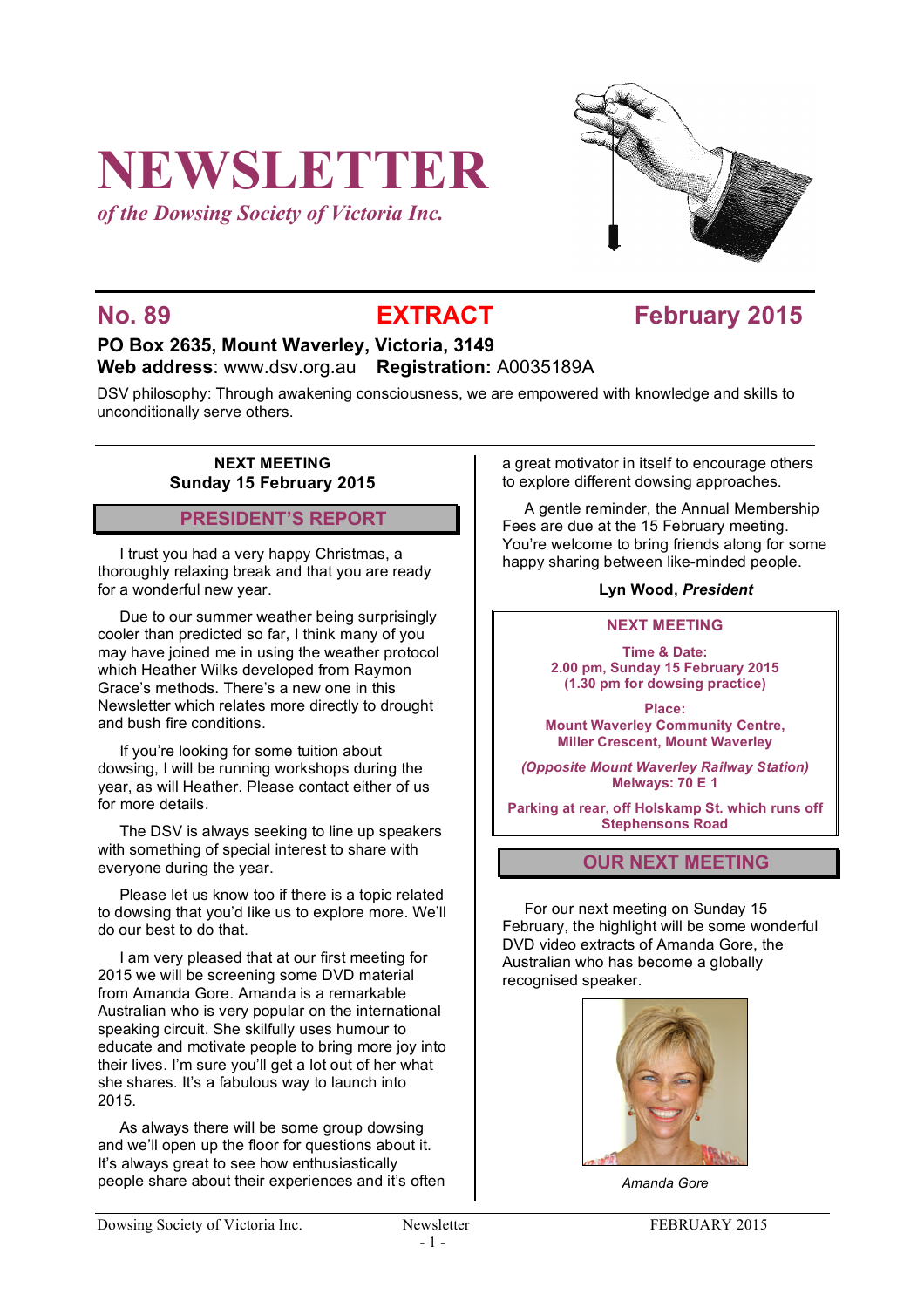Amanda has an amazing zest for life and an extraordinary level of energy, enthusiasm, humour and intelligence to share. The DSV felt it would be wonderful to kick-start 2015 with some unbridled passion for us all.

Of course, we'll also have the usual dowsing introduction to our meeting and there'll be opportunities for asking your dowsing questions. We'll open it up for everyone to have the chance to respond to those questions as it allows for many different experiences and points of view to be shared at the meeting.

*Amanda Gore: www.thejoyproject.com*

#### **OUR LAST MEETING**

DSV member Mari Metcalfe was the guest speaker for our last meeting of 2014 in November.

Mari spends half the year here in Melbourne Australia and the other half in Dorchester on Thames, 8 miles (13 km) from Oxford in Britain. So as well as belonging to the DSV, she is a member of the Wyvern Dowsing Society, which is affiliated with the British Society of Dowsers.

The discovery of the remains of a Roman road and a Roman wall on her UK property happily confirmed Mari's own hunches. Don Bryan, the Director of Archaelogy in the British Dowsers, led a dowsing field trip to her home and confirmed the find. She said it was such a valuable dowsing experience for all concerned.

# **Gently Does It Lyn Wood**

Phone: 0409 839 581 or 8759 3182 Email: lyn.wood@optusnet.com.au

· Reiki Workshops

· Pendulum Workshops

· Oh! Naturale Skin & Haircare

- · Crystal Heart Reiki/
- Sekh'm Healing
- · Blue Moon Aromatherapy
- Ear Candling · Property Dowsing
- · Super Concentrates household products

### **"DOWSING HEALS" EBOOK**

*By Lyn Wood, DSV President*

I commend to you the new eBook, "Dowsing Heals", written by our own DSV Committee member, Heather Wilks.

I've found it to be very easy to read, good for beginners as well as those wanting to expand on their dowsing skills.

Heather's eBook covers dowsing in a lot of detail. She includes a tool to help overcome doubts, worries and fears about dowsing. She addresses Yes/No dowsing and also advanced dowsing. I really like the way she has set out so many protocols to suit changing different energies.



American Dowser, Raymon Grace has endorsed her eBook. They've developed a good relationship via email since Heather's been on the DSV Committee. This is part of what was posted in the "Raymon Grace Dowsing & Self Empowerment" Group on Facebook:

*Heather has a lot of success with dowsing and has written an E-Book about it, sharing stories of how we worked together. She is an excellent inspiration of what can be done and you might want to read the book and follow her examples. You can contact her at heather@ohnaturale.com Raymon*

I asked Heather for details of other comments she'd received since she launched her eBook and she's passed these on.

"Thank you so much for writing your dowsing book. So much wonderful information at my fingertips. It was a timely reminder of all the things you taught in your course. The way you use dowsing with Inna Segal's work is a whole new horizon for me to work with." AS (Australia)

"I have been a Dowser for close to 40 years, read many books on the subject, am a follower of Raymon Grace, and have taught several dowsing classes. Your easy to read and understand book brought me many new ideas and new twists on old concepts. In short, it is excellent!" RS (USA)

"Congratulations on a great book. I'm very confident that someone who knows nothing about dowsing will be able to dowse by the time they have finished reading it. I can see you've put your heart and soul into it. MM (Australia)